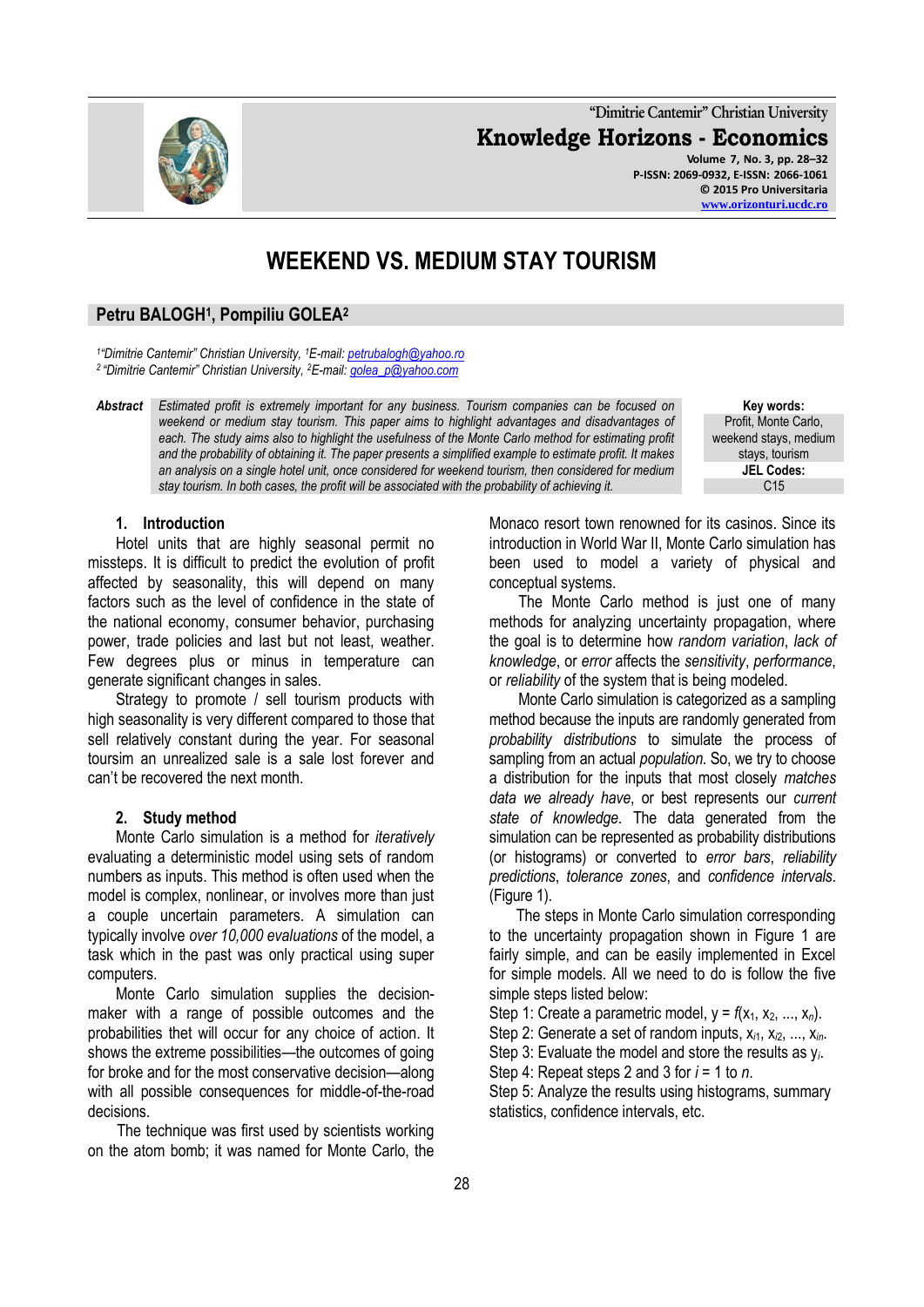

*Figure 1. Schematic showing the principal of stochastic uncertainty propagation (The basic principle behind Monte Carlo simulation)*

The Scenario: Company ABC wants to know how profitable it will be to choose a weekend tourism or a medium stay tourism, realizing there are many uncertainties associated with market size, expenses, and revenue.

The Method: Use a Monte Carlo Simulation to estimate profit and evaluate risk.

Step 1: Creating the Model

We are going to use a top-down approach to create the sales forecast model, starting with:

*Profit = Income-Expenses*

Both income and expenses are uncertain parameters, but we aren't going to stop here, because one of the purposes of developing a model is to try to break the problem down into more fundamental quantities. Ideally, we want all the inputs to be *independent*.

We'll say that *Income* comes solely from the number of tourists (T) multiplied by the price per occupied seats (P) resulting from an *individual purchase* of a gadget, so *Income* = T\*P. The *profit per occupied seats* takes into account the sale price (P), and other facilities offered.

We take the number of sales as one of the primary variables. The number of sales per month is the number of seats (L) multiplied by the occupancy rate (R).

So our final equation for *Income* is:

```
Income = L \cdot R \cdot P
```
We'll consider the *Expenses* to be a combination of fixed overhead (H) plus the total cost of accommodation. C represents the cost of a daily single tourist accommodation.

Our final model for Company ABC's profit forecast is:

*Profit* = *L*·*R*·*P* - (*H* + *L·R·C*)

For a comparative analysis weekend vs. medium stay tourism, the Monte Carlo method can be used. This type of analysis can be used regardless of the type or location of the hotel unit.

# **3. Hypothesis**

We use the following hypothesis:

- analysis is done on a one month period (8) days weekend and 22 working days);
- $L = 100$ :
- the occupancy rate:
	- weekend  $R=0.9\pm10\%$ :
	- medium stays R={0,2;0,3; 0,4; 0,5}±10%

the price per occupied seat:

- weekend P=120 m.u.;
- medium stays P=100 m.u.
- the cost per occupied seat:
	- weekend  $C = 60 \pm 10\%$ m.u.;
	- medium stays C=50±10% m.u.
	- fixed overhead H=1000 m.u./day:
- uniform distribution law is used.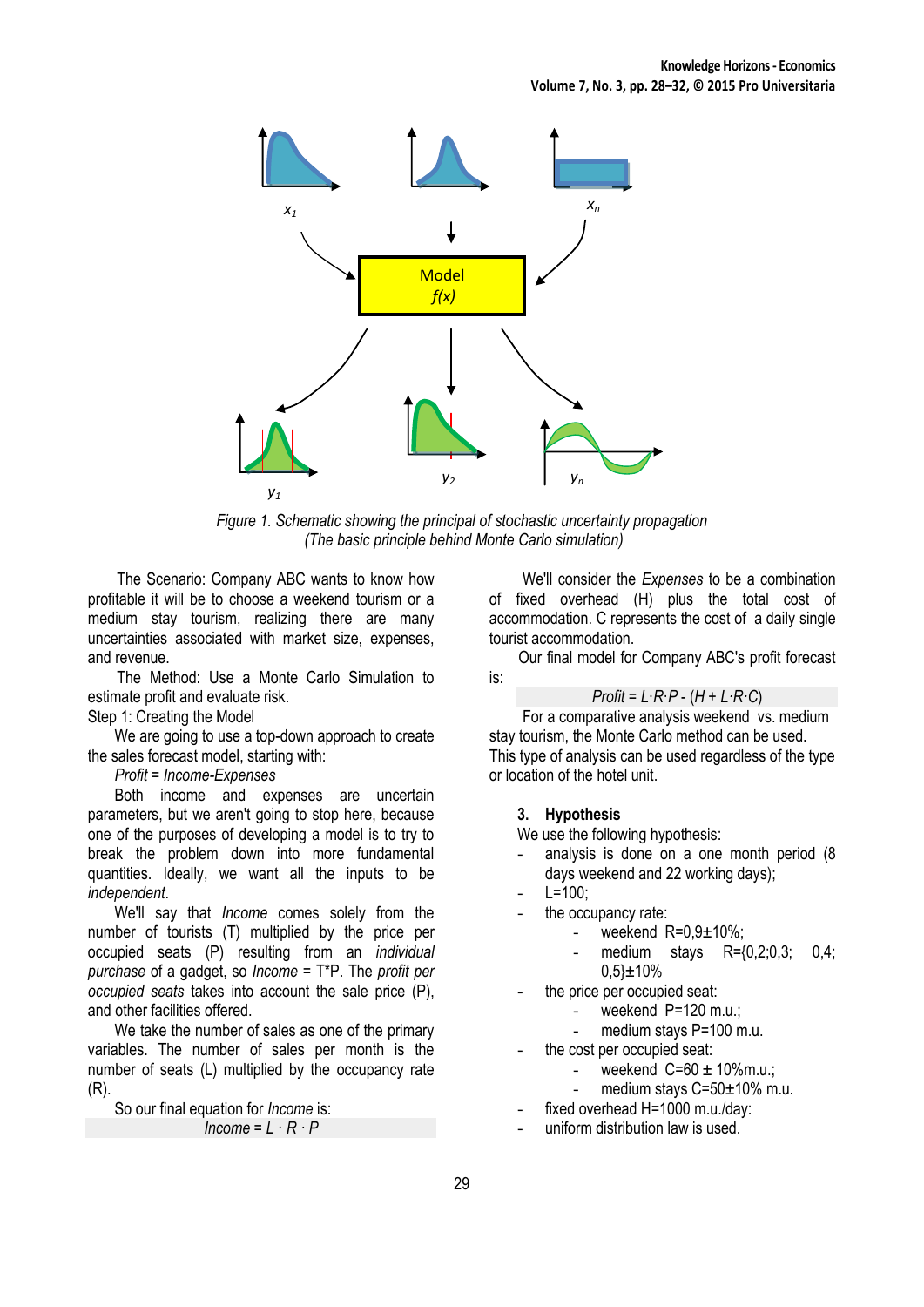### **4. Results**

Step1: Parametric model was created, we have established limits for each parameter variation and the variation law admitted uniform distribution (the worst case scenario).

Step2: Generate a set of random inputs using Excel spreadsheet, (Data-Data Analysis- Random number generation), figure 2.

Step 3: Analyze the results. For each case we have to order the results by profit, establish grouping intervals, data groups, the density of probability and the distribution law, figure 3,

|                | M13         |          |     | $f_x$ |      |        |           |         |
|----------------|-------------|----------|-----|-------|------|--------|-----------|---------|
|                | А           | в        | C   | D     | Е    | F      | G         | н       |
| 1              | R (Rand)    | C (Rand) | L   | P     | н    | Income | Expenses  | Profit  |
| $\overline{2}$ | $0,18-0,22$ | 45-55    | 100 | 100   | 1000 |        | (monthly) |         |
| 3              | 0.214639    | 52.85852 | 100 | 100   | 1000 | 64392  | 64036     | 355     |
| 4              | 0.219707    | 46,11362 | 100 | 100   | 1000 | 65912  | 60394     | 5518    |
| 5              | 0.198509    | 50,2089  | 100 | 100   | 1000 | 59553  | 59901     | $-348$  |
| 6              | 0,198107    | 48,8731  | 100 | 100   | 1000 | 59432  | 59046     | 386     |
| 7              | 0,217214    | 47,42927 | 100 | 100   | 1000 | 65164  | 60907     | 4257    |
| 8              | 0,20844     | 50,92303 | 100 | 100   | 1000 | 62532  | 61843     | 689     |
| 9              | 0,20239     | 49,5323  | 100 | 100   | 1000 | 60717  | 60074     | 642     |
| 10             | 0,197873    | 51,70278 | 100 | 100   | 1000 | 59362  | 60692     | $-1330$ |
| 11             | 0,218782    | 50,38957 | 100 | 100   | 1000 | 65635  | 63073     | 2562    |
| 12             | 0,215917    | 46,15024 | 100 | 100   | 1000 | 64775  | 59894     | 4881    |
| 13             | 0,219133    | 46,1536  | 100 | 100   | 1000 | 65740  | 60341     | 5399    |
| 14             | 0,203018    | 51.0387  | 100 | 100   | 1000 | 60905  | 61085     | $-180$  |
| 15             | 0.198542    | 46,44047 | 100 | 100   | 1000 | 59563  | 57661     | 1901    |
| 16             | 0,207047    | 50,84155 | 100 | 100   | 1000 | 62114  | 61580     | 534     |
| 17             | 0,186446    | 48,4904  | 100 | 100   | 1000 | 55934  | 57122     | $-1189$ |

*Figure 2 Generate a set of random inputs*

|      | A   | B     | C     | D        | E        |  |
|------|-----|-------|-------|----------|----------|--|
| 1    | nr. | X,    | n,    | $f_n(x)$ | $F_n(x)$ |  |
| 2    | 1   | 8000  | 180   | 0,018    | 0,018    |  |
| 3    | 2   | 10000 | 1200  | 0,12     | 0,138    |  |
| 4    | 3   | 12000 | 1600  | 0,16     | 0,298    |  |
| 5    | 4   | 14000 | 1810  | 0,181    | 0,479    |  |
| 6    | 5   | 16000 | 2070  | 0,207    | 0,686    |  |
| 7    | 6   | 18000 | 1340  | 0,134    | 0,82     |  |
| 8    | 7   | 20000 | 1160  | 0,116    | 0,936    |  |
| 9    | 8   | 22000 | 540   | 0,054    | 0,99     |  |
| 10   | 9   | 24000 | 100   | 0,01     | 1        |  |
| 11   |     | Σ     | 10000 |          |          |  |
| ו פו |     |       |       |          |          |  |

*Figure 3 Distribution law for R=0,3*

### **Medium stay tourism**

Calculating the distribution law for the cases studied has allowed us to determine the daily evolution of profit, figure 4. In figure 5 the Monte Carlo simulation results are shown.

The graphs shown in Figure 5 easily determine the probability of profit. Table 5 shows the probability of obtaining profit over a certain threshhold.

| <b>Input Values (input)</b> | Case |                |            |            |                   |
|-----------------------------|------|----------------|------------|------------|-------------------|
|                             |      | <b>Nominal</b> | <b>Min</b> | <b>Max</b> | <b>Stochastic</b> |
|                             |      |                |            |            |                   |
| Number of seats (L)         |      | 100            |            |            |                   |
| Price per occupied bed (P)  |      | 100            |            |            |                   |
| Cost per occupied bed (C)   |      | 50             | 45         | 55         | 50,07             |
| Occupancy rate (R)          |      | 0,2            | 0,18       | 0,22       | 0,2003            |
|                             | റ    | 0,3            | 0,27       | 0,33       | 0,3006            |
|                             | 3    | 0,4            | 0,36       | 0.44       | 0.4009            |
|                             | 4    | 0,5            | 0,45       | 0,55       | 0,5008            |
| Overhead per day (H)        |      | 1000           |            |            |                   |

Table 1. Input values for medium stay tourism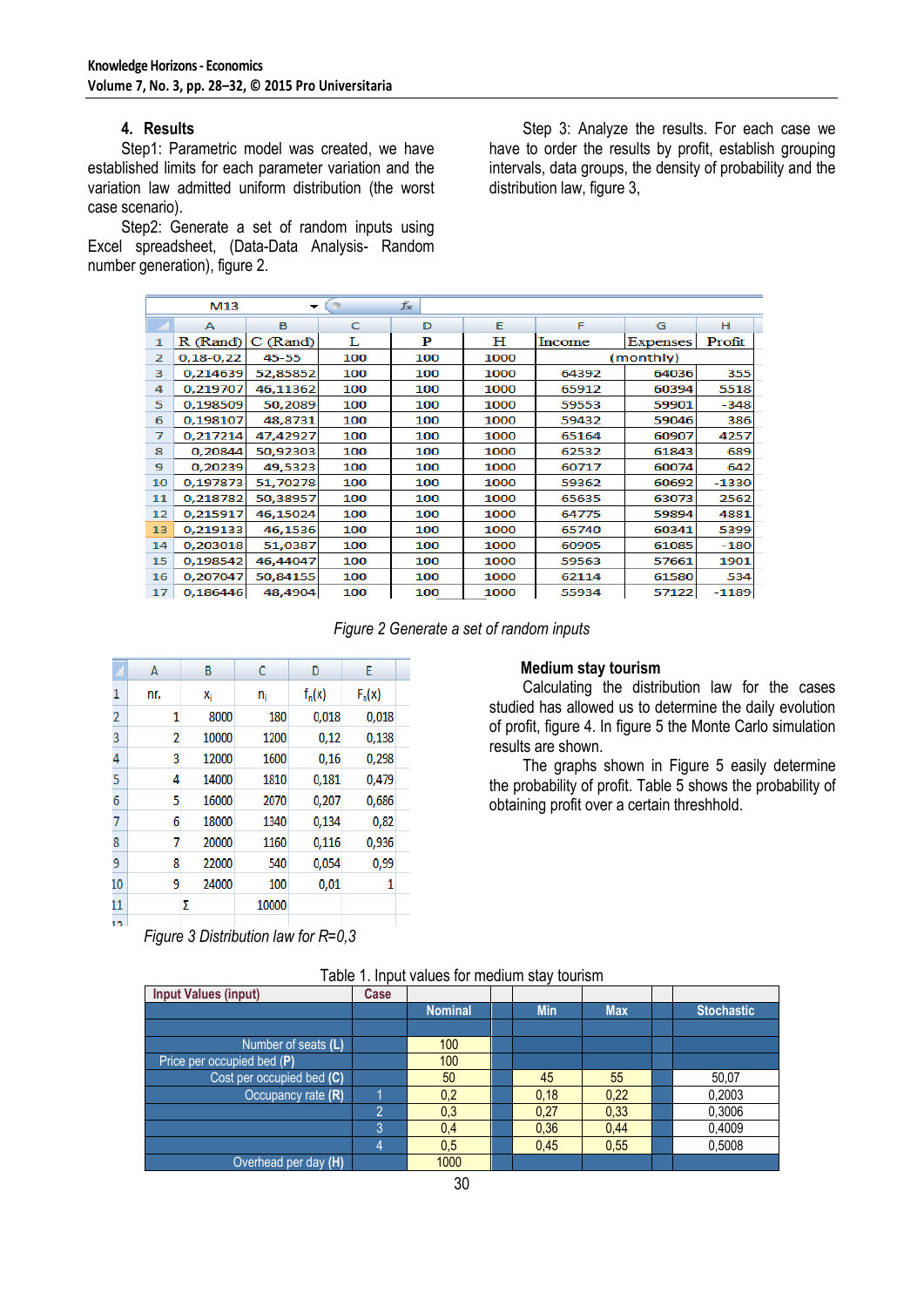| <b>Results (calculations)</b> | Case |                      |  |                   |  |
|-------------------------------|------|----------------------|--|-------------------|--|
|                               |      | <b>Deterministic</b> |  | <b>Stochastic</b> |  |
| Projected Monthly Profit:     |      |                      |  | $-0.9$            |  |
|                               |      | 15000                |  | 15208             |  |
|                               |      | 30000                |  | 30123             |  |
|                               |      | 45000                |  | 44986             |  |

*Table 2.* Results for medium stay tourism

## **Weekend tourism**

## *Table 3.* Input values for weekend tourism

| <b>Input Values (input)</b> |  |                |  | Weekends   |            |  |                   |  |
|-----------------------------|--|----------------|--|------------|------------|--|-------------------|--|
|                             |  | <b>Nominal</b> |  | <b>Min</b> | <b>Max</b> |  | <b>Stochastic</b> |  |
|                             |  |                |  |            |            |  |                   |  |
| Number of seats (L)         |  | 100            |  |            |            |  |                   |  |
| Price per occupied bed (P)  |  | 120            |  |            |            |  |                   |  |
| Cost per occupied bed (C)   |  | 60             |  | 54         | 66         |  | 60,07             |  |
| Occupancy rate (R)          |  | 0.9            |  | 0.81       | 0.99       |  | 0,989             |  |
| Overhead per day (H)        |  | 1000           |  |            |            |  |                   |  |
| <b>Input Values (input)</b> |  | Working days   |  |            |            |  |                   |  |
|                             |  | <b>Nominal</b> |  | <b>Min</b> | <b>Max</b> |  | <b>Stochastic</b> |  |
|                             |  |                |  |            |            |  |                   |  |
| Number of seats (L)         |  | 100            |  |            |            |  |                   |  |
| Price per occupied bed (P)  |  | 100            |  |            |            |  |                   |  |
| Cost per occupied bed (C)   |  | 50             |  | 45         | 55         |  | 49,88             |  |
| Occupancy rate (R)          |  | 0,1            |  | 0.09       | 0,11       |  | 0,10008           |  |
| Overhead per day (H)        |  | 1000           |  |            |            |  |                   |  |

# *Table 4*. Results for weekend tourism

| <b>Results (calculations)</b> |              |                      |                   |
|-------------------------------|--------------|----------------------|-------------------|
|                               |              | <b>Deterministic</b> | <b>Stochastic</b> |
|                               |              |                      |                   |
| Projected Monthly Profit:     | Working days | $-11000$             | $-10952$          |
| Projected Monthly Profit:     | Weekends     | 35200                | 35117             |
| Projected Monthly Profit:     | Total        | 24200                | 24165             |